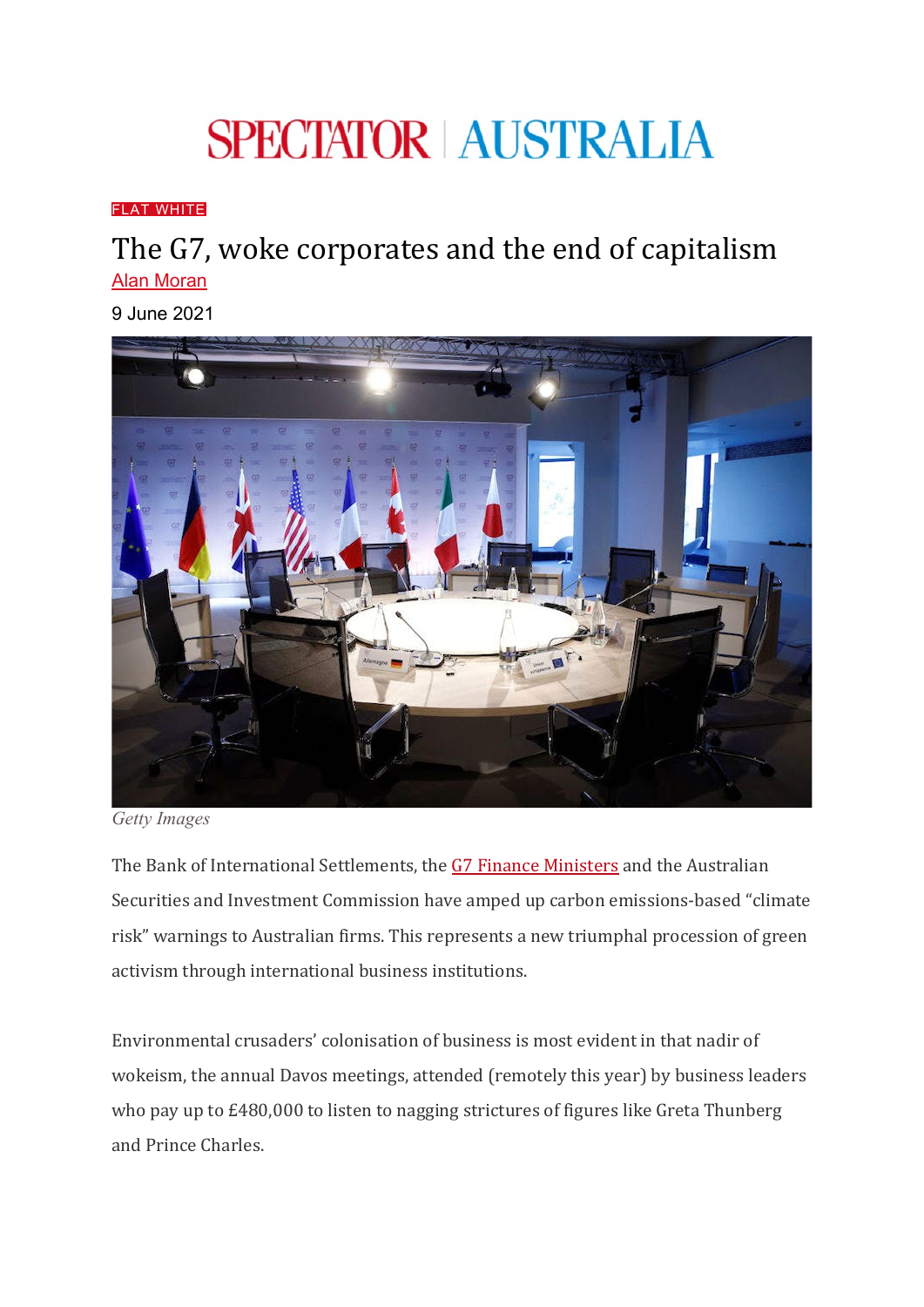The first Davos meeting in 1973 emphasised the importance of profits, while reminding corporations that they must serve the needs of customers, suppliers and employees. The objective of the latest ['Davos Manifesto'](https://www.weforum.org/the-davos-manifesto) was "the Great Reset", seeking a more sustainable, inclusive world. The focus is, "policies aimed at using locally-sourced food suppliers, introducing alternative sources of protein to reduce meat consumption, sourcing 100% renewable electricity, reducing or eliminating the use of materials that cannot be recycled or easily re-used, and increasing the availability of electric vehicles."

That so many of the world's business leaders attend the meetings with their increasingly intrusive agendas indicates a deepening loss of confidence in traditional notions of free-market capitalism. People who built their fortunes on the philosophy caricatured as "greed is good" no longer believe the pursuit of profit brings societal wealth. Davos Man promotes a government role extending far beyond that in today's welfare states. Many genuinely see the need for a socialistic future and want to use their own success to achieve this.

Combating climate change has been the galvanising force for such interventionism, since, if some sort of catastrophic outcome of market competition is inevitable, the philosophy articulated by Adam Smith must be abandoned. Of course, there is no evidence that human-induced climate change could devastate the world economy. Even those who believe that greenhouse gas emissions are harmful are unable to construct a catastrophic narrative. Bjorn Lomborg uses climate alarmists' material to put its cost next century as shaving global per capita GDP growth from 363 per cent to 356 per cent. Many, including the leaders of the fastest growing global economies, consider such rapid growth without hydrocarbons is a fantasy. And it is difficult to see anything but a downside for Australia where hydrocarbons comprise one-fifth of exports.

### The Davos summiteers as influential drivers of

more action have popular support. UNDP finds 64 per cent of people worldwide believe in a global "climate emergency", 59 per cent of whom were in favour of doing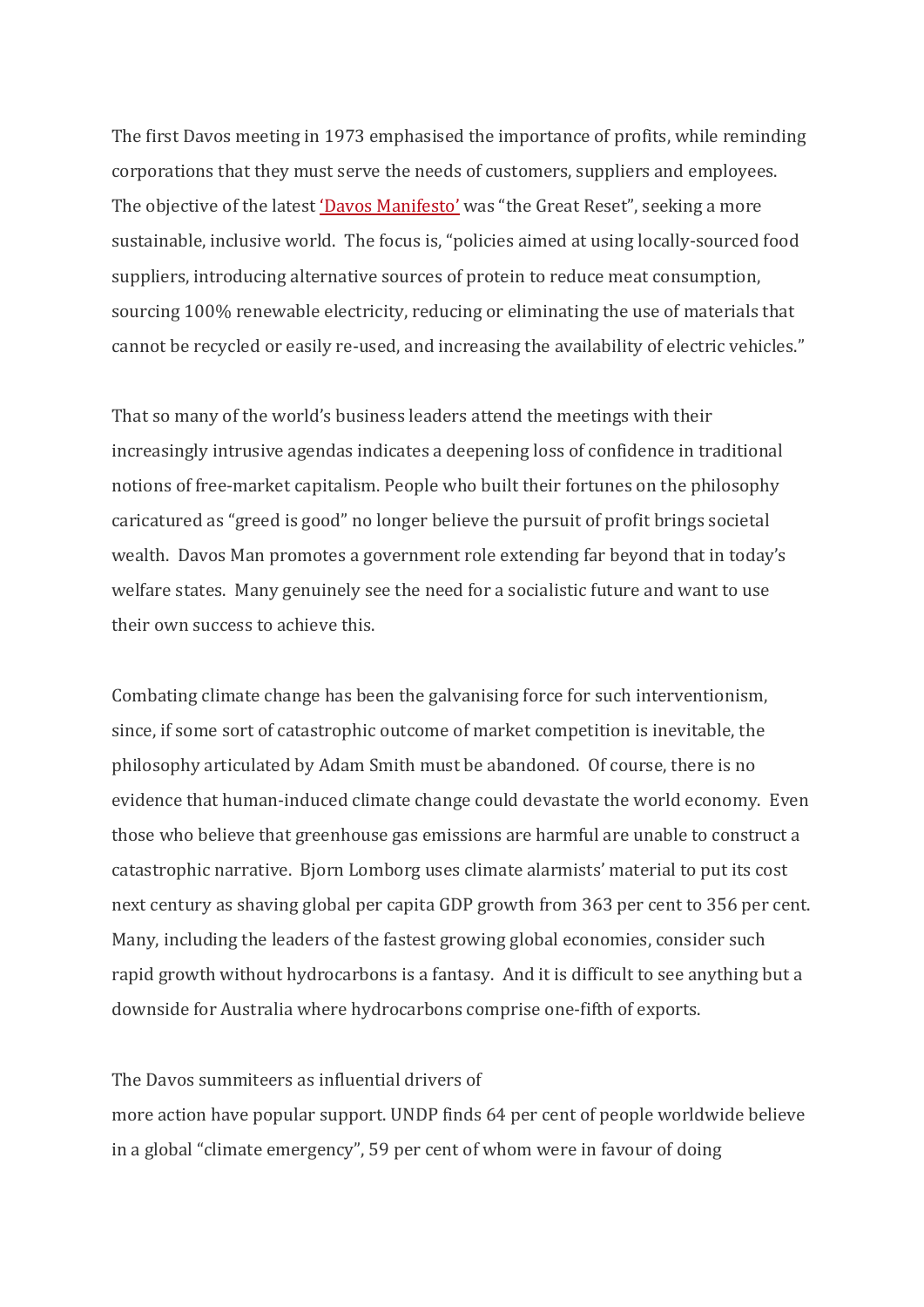"everything possible urgently" to remedy it. Younger people are more accepting of a "climate emergency" than the average.

In Australia, on the UNDP figures, 72 per cent of people believe in a climate emergency and of these 76 per cent want to do everything possible to remedy it. A more sober picture for Australia comes from the IPOS surveys but even these have 36 per cent believing that climate change is mainly or entirely caused by human activity. Popular opinion doubtless drives or at least reinforces the decisions of those making investment decisions on our behalf. And it comes as little surprise that a shareholder vote for [Exxon](https://www.wsj.com/articles/activist-likely-to-gain-third-seat-on-exxon-board-11622664757?mkt_tok=ODUwLVRBQS01MTEAAAF9cLia_zvGKAQXNhjpdpHb_BVf3zutkoZ1yEk1nGtxnrGYYzk6EBPUoTm5wsoUUrP3BXLINyGL7kG5-MFlti45iqDX55I8kO0JRQZuhaQl8jyD) board seats has resulted in three green activist appointments. The vote was supported by institutional investors including [BlackRock,](https://nypost.com/2021/06/05/blackrocks-no-1-goal-in-woke-investing-huge-esg-funds-haul/)  which controls \$7 trillion in savings.

Similar judgements are made by Australian superannuation funds, apparently while also enjoying success in their investment performance. This is in spite of conventional portfolio theory seeing departures from diversification as likely to reduce returns. Five of last years' top ten superannuation funds exclude or avoid investments in fossil fuel businesses, usually accompanying other exclusions like weapons, nuclear energy and tobacco. Most of the five also seek changes from management in the firms they select for investment.

| <b>Rank</b> | <b>Fund</b>                                                         | <b>Return</b> | <b>Fossil fuel</b><br>exclusions |
|-------------|---------------------------------------------------------------------|---------------|----------------------------------|
|             | Hostplus - Balanced                                                 | 24.60%        | Avoid                            |
| 2           | BT Panorama Full Menu – BT Wholesale<br>Multi-manager Balanced Fund | 22.62%        | No exclusions                    |
| 3           | CFS-FC Wsale Pers -<br>FirstChoice Wsale Multi-Index Balanced       | 21.57%        | No exclusions                    |
| 4           | AustralianSuper - Balanced                                          | 20.70%        | Exclude                          |
| 5           | Sunsuper for Life - Balanced                                        | 20.36%        | Avoid                            |

Top 10 Investment Return Rankings: Latest year